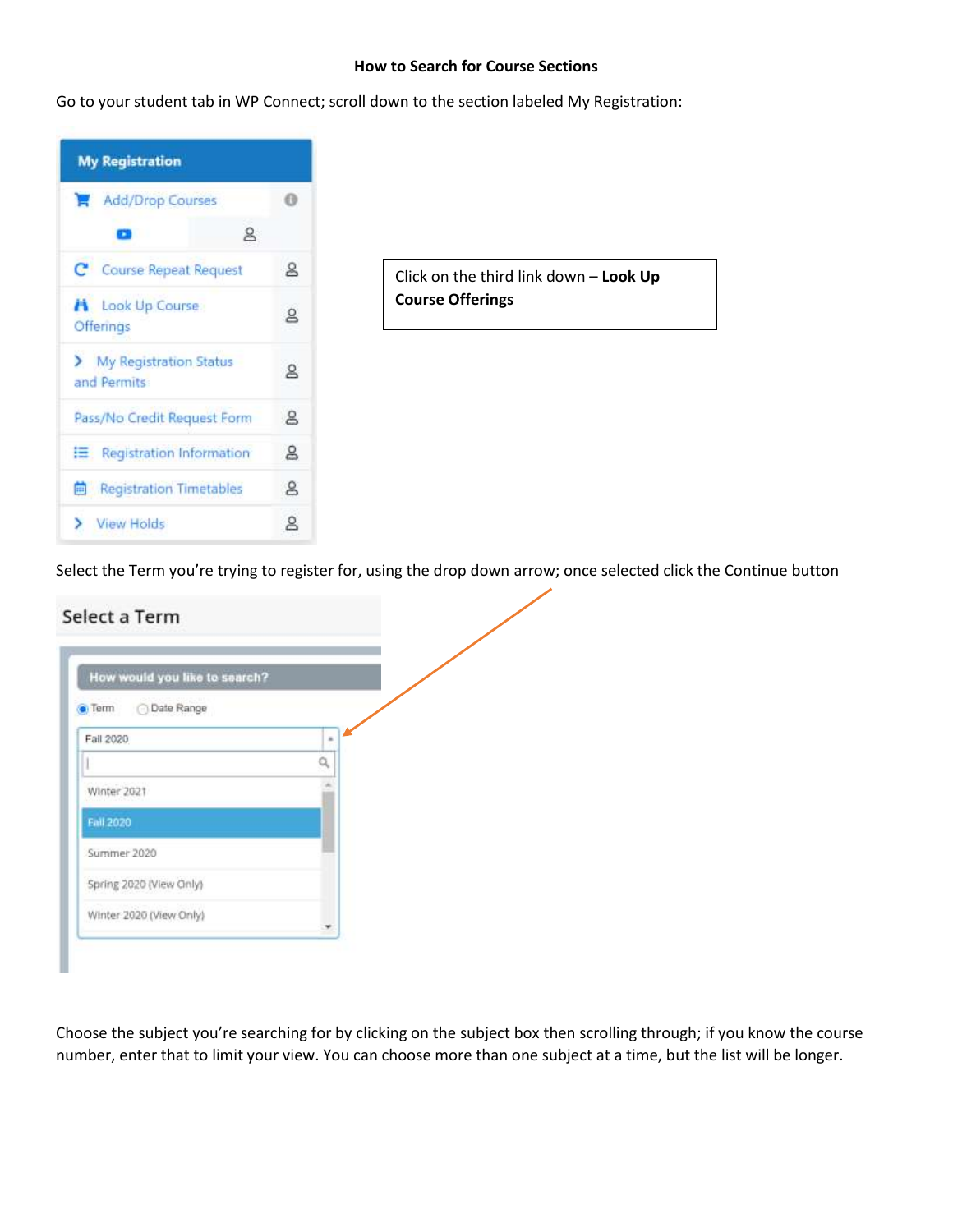| <b>Browse Classes</b>                                                        |                                    |
|------------------------------------------------------------------------------|------------------------------------|
| ×<br>stated and the most in<br>Enter Your Search Criteria<br>Term: Fall 2020 |                                    |
| Subject                                                                      | <b>×</b> Management                |
| Course Number<br>Keyword                                                     |                                    |
|                                                                              | Search<br>Advanced Search<br>Clear |

Once you click search you will see a course listing – you may need to expand columns to see all the information in them-Hover over the line separating columns until arrows appear, then click and stretch the column – the **Meeting Times** column has a lot of information if you stretch it

| Search Results - 50 Classes<br>Term: Fall 2020 | Subject: Management                          |      |     |   |     |    |                 |                                                              |       |                               |                                                                                                                                                    |
|------------------------------------------------|----------------------------------------------|------|-----|---|-----|----|-----------------|--------------------------------------------------------------|-------|-------------------------------|----------------------------------------------------------------------------------------------------------------------------------------------------|
| ٥<br>Title                                     | Subject Descripti Course'N Section Hours CRR |      |     |   |     |    | Term Instructor | Meeting Times                                                |       | Camp Status                   | Attribute                                                                                                                                          |
| 3235110441220<br>PRINCIPLES OF M.<br>Lecture   | Management                                   | 2000 | COT | 医 | 4.0 | τ  | Firoz, Nadeem   | S M L W L F S 11:00 AM - 12:15<br>SMITWITFS - Type: Class Bu | $M =$ | <b>O</b> FULL<br>$V$ 10 of $$ | Delivery changed<br>Due to pandemic<br>Hybrid Course Section<br>Instr method changing<br>Instr will be in communication.                           |
| PRINCIPLES OF M.<br>Lecture                    | Management                                   | 2000 | 060 | 生 | 4.1 | F. | Vicari, Vincent | SMTWTFS - Type: Class Bu M                                   |       | <b>OFULL</b><br>$V 13$ of     | Asynchronous delivery<br>Due to pandemic<br>Instr method changing<br>Instr will be in communication.                                               |
| MANAGEMENT IN<br>Lecture                       | Management                                   | 3050 | 060 | э | 4   | F. | Koob, Robert (  | SM T W.T.F.S. 06:00 PM - 08:40 M.                            |       | $10$ of $25$ s<br>15 of 15.   | Delivery changed<br>Due to pandemic<br>Instr method changing<br>Instr will be in communication<br>Synchronous delivery<br>UCC-Technology Intensive |

Reading from left to right you will see (these are the critical columns to check)

**Course Title:** Principles of Management

## **Course Number:** 2000

**Instructor**: Friroz, Nadeem

**Meeting Times** – look for highlighted days of the week to see what days the class will meet

**Status:** This column will show if seats are available, or if the class is marked full

**Attribute:** This is where you can see what the class format will be – look for terms like:

- **Hyflex** this class will meet in person and online in a variable schedule your professor will provide details
- **Hybrid** this is a more classic hybrid section; meeting in person usually once per week and online the rest